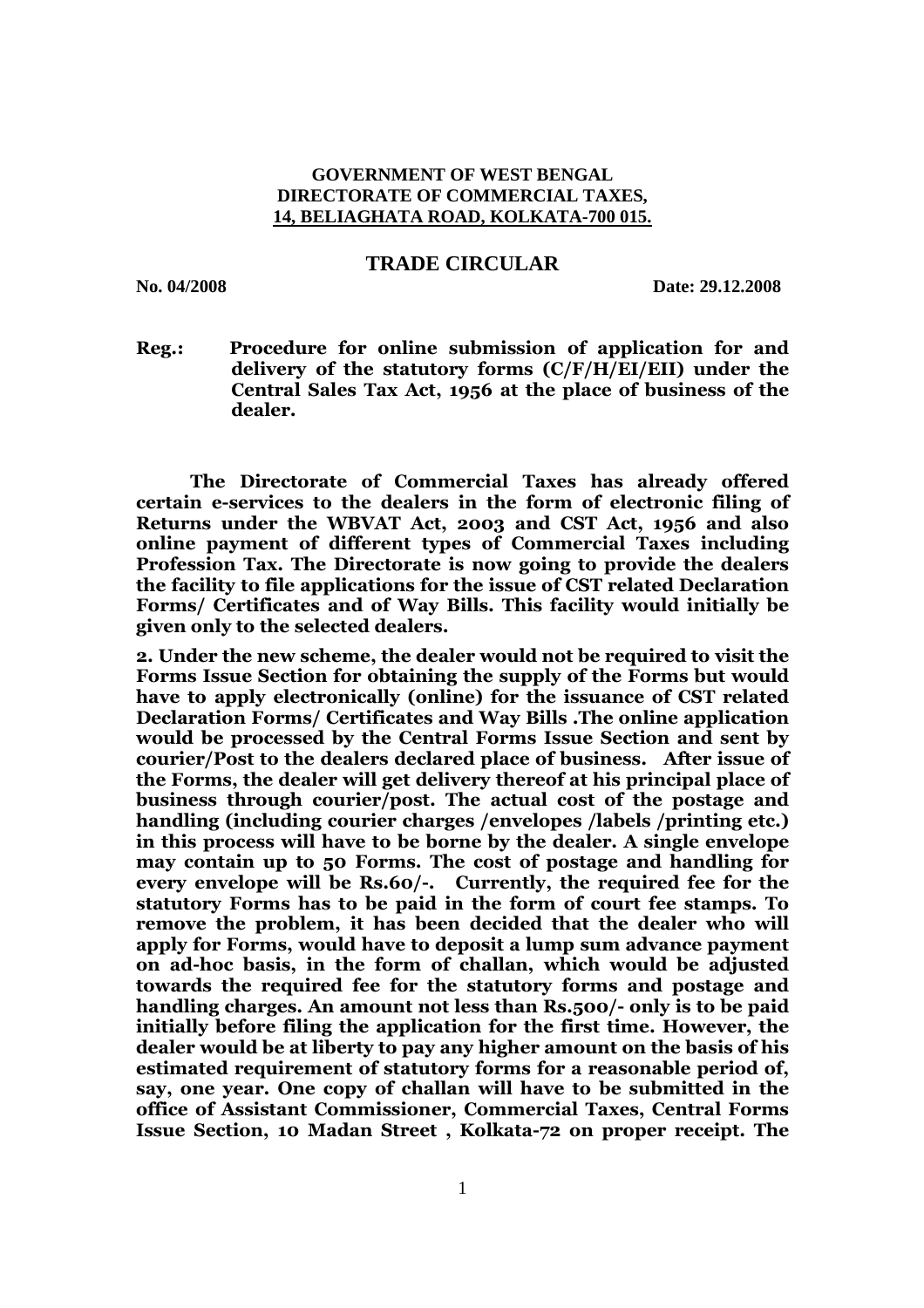**dealer should clearly mention in the said challan that the payment is towards the "Fee for obtaining the Forms" from the authority mentioned above. It is not necessary to write any time period on the said challan. The Central Forms Issue Section would keep a ledger account of the lump sum amount paid and consumed by the dealer. The dealer will be able to see the balance deposit at the time of login into the system. The dealer can also view the past entries of his Ledger. The dealer can continue to avail of the facility of online submission and delivery via courier/Post till there is sufficient balance in his Ledger account. The dealer can deposit suitable amount of ad-hoc payments periodically and continue to avail this facility for a further period. However the dealers are required to submit a copy of the current challan and show the receipt/ original copy of the challan submitted on the earlier occasion. In case of cancellation of RC of the dealer, the deposit amount not consumed at the time of cancellation shall be refunded.** 

**3. The dealer will access this facility through the link "Login for e-Application for CST Forms" by using the User-Id and Password following the User Manual. In case the dealer is a filer of e-Return, he knows that for the security purposes, the Directorate advised him to change the password on the first use. The dealer should take every possible care to avoid misuse of this facility. In case the dealer forgets his password, he will have to send a request to this effect through the link provided on the login page to the Help Desk. The password issued to the dealer would be reset by the system and the new password would be communicated to the dealer through his e-mail. It may be noted that no one other than the dealer will have access to this systemgenerated password, not even the system administrator of this Directorate.** 

**5. After accessing the system and changing the Password in the usual way, the dealer will have to download the application forms and save it in his computer. After filling up the application Form and giving the certificate of the correctness of the data, he will upload the form. The dealer will get an acknowledgement of such submission.** 

**6. The procedure to use any of these options is self-explanatory and has been explained in details in the User Manual. However, assistance is provided in case of any difficulty. The dealer may also communicate to the Help Desk in case of any specific query. The response to his query will be sent to his e-mail account.** 

**7. The concerned Officer in-charge of the Central Forms Issue Section would check for availability of sufficient funds in the dealer's Ledger account. The Officer would also check if the form-issuing dealer has applied for more than one form for the same consignor for the same period. The Officer would take appropriate decision and either approve or reject the application giving reasons for rejection as**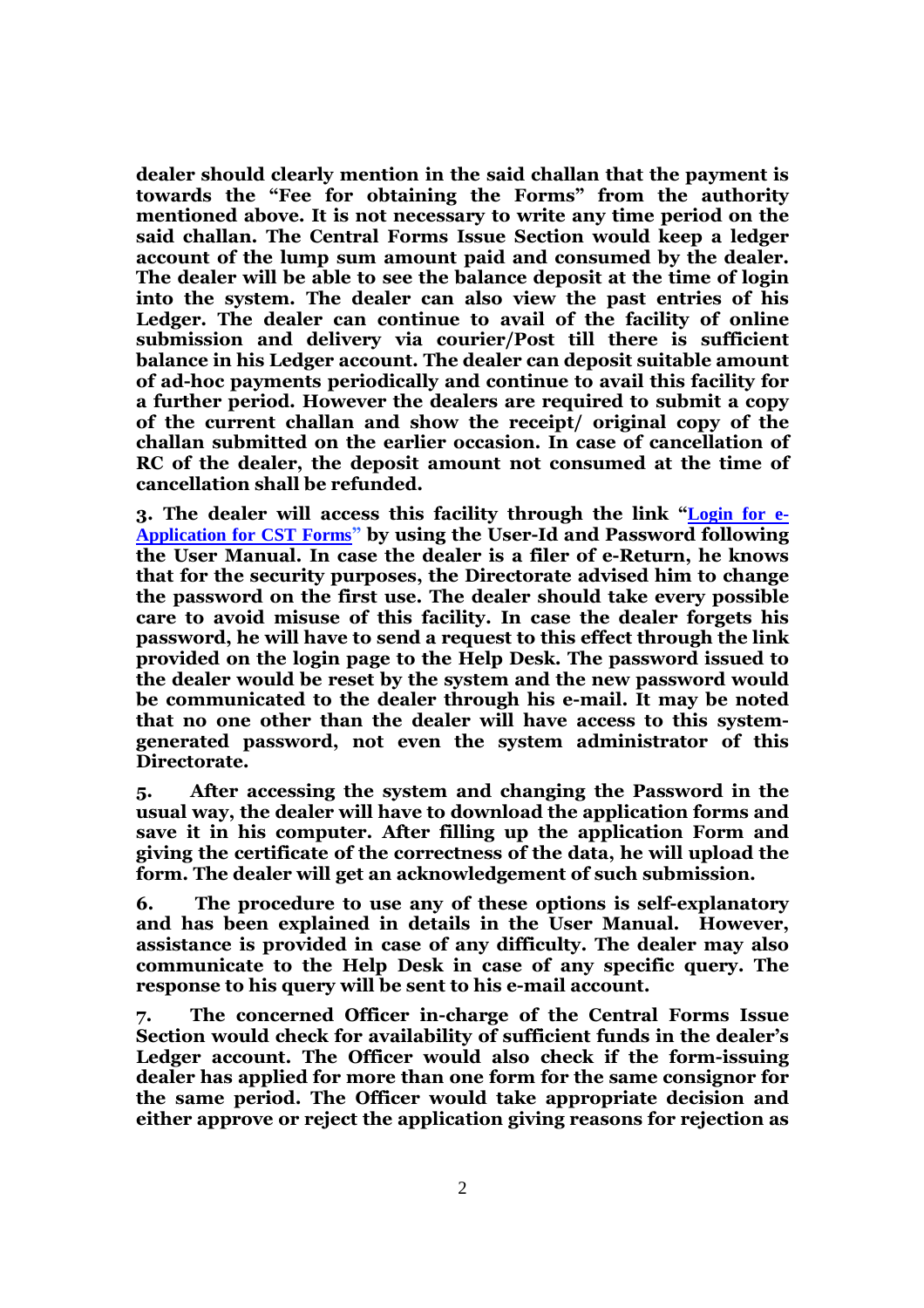**the case may be. The dealer would be intimated about approval or rejection through e-mail.** 

**8. Once the application has been approved, the staff of Central Forms Issue Section will do the required work in a business flow system and present the same before the Despatch Officer for verification and signature. The documents would then be handed over to the courier/ Dept. of Post. For each transaction, the postage and handling may vary depending upon the number of Forms applied for. After each transaction, Ledger account of the dealer would be suitably adjusted by deducting the amount required for the cost of forms and postage and handling charges.** 

**9. Since the application is submitted online, the dealer is not required to submit any document in printed copy or otherwise separately. The dealer may, however, take a printout of the application for his own use.** 

**10. It is expected that the forms would be delivered to the dealer within 4-5 days after the approval. The dealer or his authorized representative available on the business premises would be required to give acknowledgement/receipt of envelope containing the forms with dated signature indicating his name and designation and duly stamped with office seal/designation stamp (if available).** 

**11. In case of non-delivery or wrong delivery of the forms, the dealer is required to approach the concerned officer of the Central Forms Issue Section at 10, Madan Street, Kolkata-72 with full details, so that, necessary action can be taken as per due procedure.** 

**12. The scheme would be introduced for selected dealers registered with different Charges in a phased manner. The list of selected dealers of the Charges will be displayed in the website and the dealers will be individually intimated. The present procedure of manual submission of application and issuance of forms will also continue for the dealers who have not been selected and intimated.** 

**13. In the first phase, the scheme will be introduced for dealers of the Corporate Division and Charges located at 14, Beliaghata Road, Kolkata-70001. All the selected dealers of Corporate Division will have to apply online for issuance of CST related Forms/ Certificates from 1st. January, 2009 and for Way Bills from 1st. February, 2009. The selected dealers of Charges located at 14, Beliaghata Road, Kolkata-700015 would have to apply on-line for the issuance of CST related Forms/ Certificates from 1st. February, 2009 and for Way Bills from 2nd. April, 2009. The current list of selected dealers of Corporate Division is available in the Directorate's website www.wbcomtax.gov.in. The list of selected dealers of other Charges will be displayed in the website within a couple of days. The dealers**